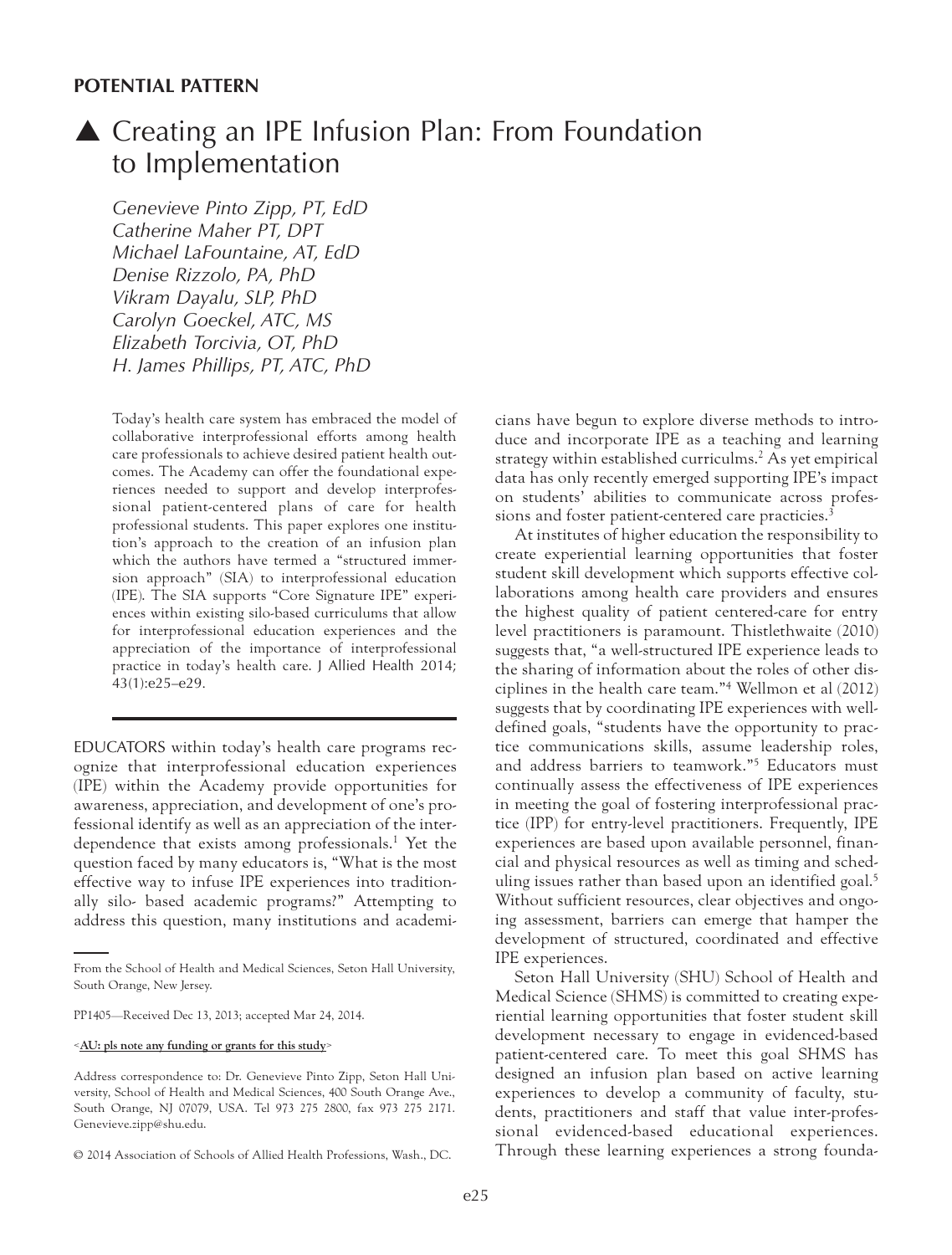tion for the development of critically reflective evidenced-based inter-professional health care professionals is emphasized. The infusion plan uses an andragogy learning theoretical perspective to design a continuum of IPE experiences to frame what we have termed a "structured immersion approach" (SIA). In this SIA all IPE are designed to engage students in critically reflective learning opportunities which integrate the acquisition of content knowledge, professional skills and behaviors, and evidenced based perspectives fundamental for successful entry into the healthcare workforce. The SIA promotes a culture of professional discourse and reflection essential to attain a cohesive, collaborative patient-centered plan of care. This report will share our institution's development and infusion plan of the "Core Signature IPE" experiences within our traditional silo-based curriculums. Discussion of faculty development experiences implemented to ensure a consistent perspective regarding the tenets of IPE will be shared. Finally, student and faculty perceptions of the IPE experiences employed will be discussed.

## IPE Infusion Plan

The development of the SHMS IPE Infusion Plan began with the formation of a taskforce of volunteer faculty representing the School's graduate programs (Athletic Training, Health Sciences, Physician Assistant, Physical Therapy, Occupational Therapy, and Speech-Language Pathology). Initially, the taskforce met and explored what IPE and IPP meant within each of their disciplines. Recognizing the importance of faculty engagement in the development of IPE experiences school wide, the taskforce members immersed themselves in IPE literature and used the literature to create a survey that queried faculty regarding their perceptions on IPE. The taskforce developed survey underwent a Delphi expert review process (n=10) for content clarity, appropriateness, and question sequencing.6 The final survey reached 80% agreement for each question and resulted in 43 Likert-scaled questions and 6 open ended questions. The survey was then distributed to the School's health science faculty requesting their voluntary and anonymous participation. Upon reviewing the survey data four key themes emerged:

- 1) faculty perceived that IPE learning experiences can provide an opportunity for students to develop their skill sets needed to engage in interprofessional evidenced based practice,
- 2) faculty pereceived that IPE learning can encompass both exposure and immersion experiences which support the underlying IPE tenets,
- 3) faculty did not support that all IPE experiences must have a competency assessment component, and
- faculty did perceive that continual program assessment is needed to ensure that IPE learning experiences meet the goals and tenets of the IPE framework.

While faculty perceptions identified in this survey supported, in general, the underlying tenets associated with IPE as noted in the literature, faculty suggested that limited awareness of what IPE is by the faculty and lack of institutional support may influence the success of any IPE program. The information gleamed from this survey provided insight into the perspectives of a major player in the success of any IPE endeavor, the faculty. The authors suggest that when preparing to develop and infuse IPE experiences into existing curriculums obtaining faculty awareness, perceptions and feedback aides in creating a strong infrastructure which is fundamental to the success of developed experiences.<sup>1–5</sup>

With an understanding of the SHMS faculty perceptions, the taskforce sponsored a faculty retreat exploring evidence based IPE practices. This retreat allowed faculty from across the school to engage in exploration of and discussion of teaching and learning strategies noted in the literature specific to IPE. Additionally, it enabled the faculty to come together as a whole and reach a common understanding of what IPE is and is not and explore possible options for infusing IPE into the School's existing health professions curriculums. Following this retreat faculty were asked again to complete the taskforce developed IPE perception survey. The post-retreat data supported that the perceptions of the faculty were broadened based upon the retreat experience and now consistent with IPE tenets found in the literature. Most importantly, faculty responses confirmed their willingness to address perceived barriers that might inhibit the success of an IPE infusion plan. To further support a developing foundation for the faculty, the taskforce sponsored a full-day workshop on "Exploring Possibilities in IPE" with experts in health professions education from across the northeast. This workshop exposed faculty to several different IPE infusion models utilized in health care curriculums. Faculty and the experts on IPE openly engaged in dialogue about the possibilities for infusing IPE within SHMS.

With the entire faculty now possessing a clear and consistent understanding and appreciation of IPE and IPP the taskforce proceeded in developing a strategic IPE Infusion plan. The IPE experiences identified in the strategic plan were designed to support and compliment the School's current discipline specific curriculums and clinical experiences within the "structured immersion approach." The taskforce infused these IPE experiences at major transitional points within each health science programs curricular map, creating sustainable "Core Signature IPE Experiences" (Table 1). As outlined in our strategic plan the Core Competencies of SHU-SHMS IPE experiences support the following: 1) Patient-centered care, 2) Evidenced-based practice, 3) Critical thinking, and 4) Transformative learning experiences using apprenticeships and mentorship experiences and interprofessional teaming opportunities. As part of our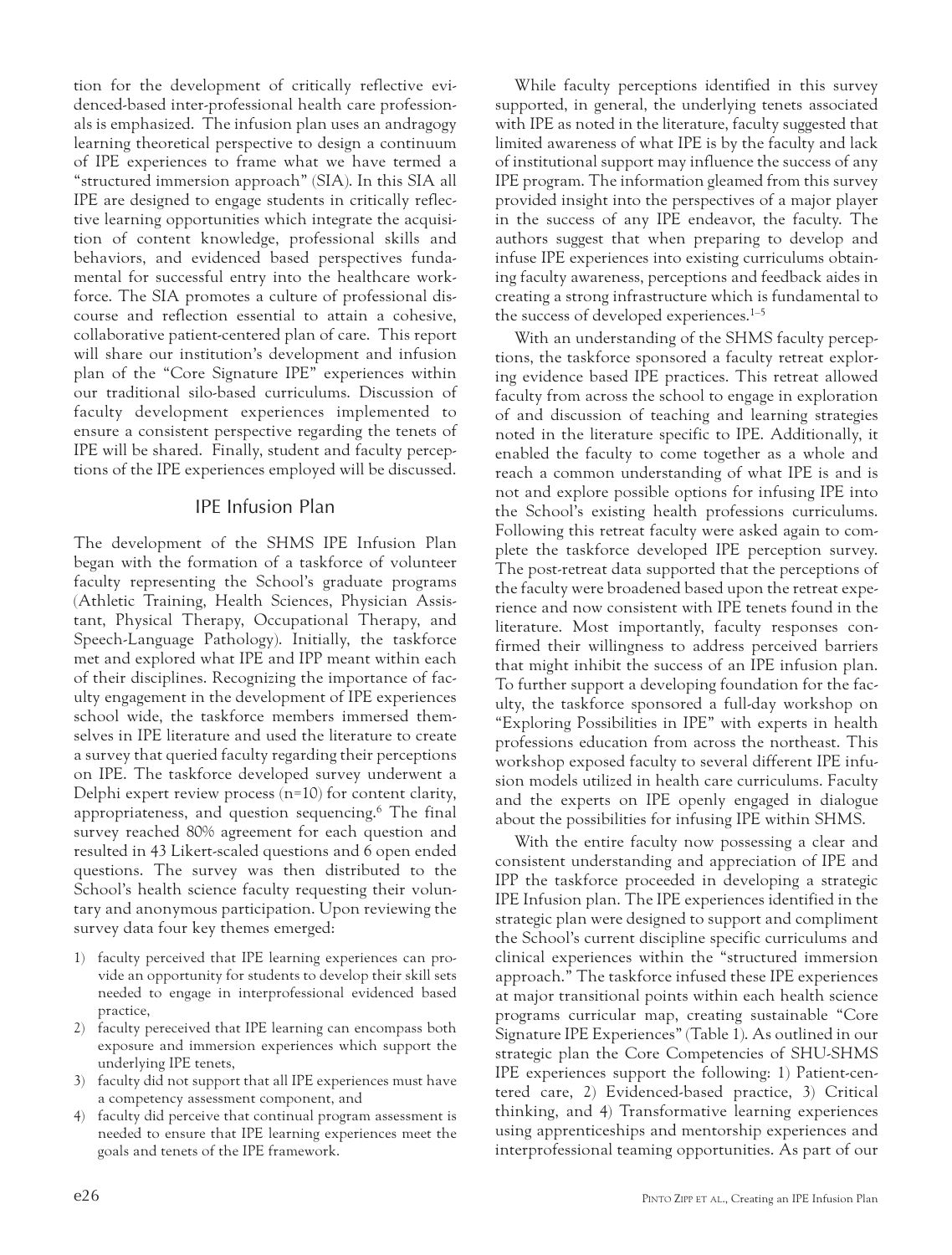| Student Cohort                                                                                            | Core IPE<br>Experience                                          | Expectation                                                                                                                                                                                                                                                                                                                                                                                                                                                                                                                                                                           |
|-----------------------------------------------------------------------------------------------------------|-----------------------------------------------------------------|---------------------------------------------------------------------------------------------------------------------------------------------------------------------------------------------------------------------------------------------------------------------------------------------------------------------------------------------------------------------------------------------------------------------------------------------------------------------------------------------------------------------------------------------------------------------------------------|
| Pre-professional<br>Health Science<br>Students cohort                                                     | Video Case<br>Presentation                                      | Expose pre-professional students to the various healthcare professionals that poten-<br>tially might collaborate on a patient's plan of care.<br>Highlight the importance of communication and observation skills needed to engage<br>in an IPP model of care.<br>Raise awareness regarding IPP and IPE for those health science students completing<br>their undergraduate degree requirements at the University but who are not in the<br>professional health science programs observation skills needed to engage in an IPP<br>mode.                                               |
| All Health<br>Science Students<br>cohorts                                                                 | "Interprofessional<br>Perspectives<br>Speaker Series"<br>(IPSS) | Foster an appreciation for the practice of patient centered evidenced based care via a<br>presentation that shares thought provoking, informative and inspiring information<br>addressing a current topic of special interest in today's health care.<br>Foster a sense of community and servant leadership.                                                                                                                                                                                                                                                                          |
| New Health<br>Science Students<br>cohort                                                                  | "New Student IPE<br>Orientation"                                | Create a foundational awareness of our School's perspective on IPE.<br>Create an awareness of the impact IPE has on IPP.                                                                                                                                                                                                                                                                                                                                                                                                                                                              |
| Year one didactic<br>level Health<br>Science Students<br>cohort                                           | "Town Hall<br>Discussion"<br>(THD)                              | Explore collectively across professional backgrounds today's health care environ-<br>ment and potential impacts on patient-centered care.<br>Foster insightful communication across the professional program's faculty and students.<br>Promote collaborative exploration of the impact of insurance barriers on the patient-<br>centered care plans.<br>Explore the clinician's role as the patients advocate across professions.                                                                                                                                                    |
| Pre-clinical<br>Health Science<br>Students cohort<br>(prior to their<br>fulltime clinical<br>experiences) | "Interprofessional<br>Education<br>Symposium"<br>(IES)          | Promote and apply critical thinking skills across IP student groups for the evaluation<br>of and development of an evidenced based patient plan of care.<br>Promote and express insightful dialogue amongst and across IP student groups,<br>faculty and master clinicians.<br>Promote an awareness and appreciation of the existence of interdependence that<br>exists amongst health care professionals when working under a patient centered<br>care model.<br>Promote an awareness of the necessity for life-long learning for practicing clinicians in<br>the health care arena. |

#### TABLE 1. Core Signature IPE Experiences presented in sequential curricular order throughout the health science programs curriculum and expected global outcomes.

SHMS IPE strategic plan faculty are also encouraged to further capitalize upon the Core IPE Experiences by designing course specific experiences within their unique professional programs.

## Core Signature IPE Experiences

The first Core experience, "Interprofessional Education Symposium (IES)," was held for all pre-clinical health science students (prior to their fulltime clinical experience). The IES experience used a video case that was developed and unfolded by a master clinician from one of our School's clinical partners. The clinical partner collaborated with the taskforce providing this IPE experience as a means to highlight the importance of IPP for the pre-clinical students. Interprofessional student groups were randomly assigned to address plan of care questions following the video presentation using a problem-based approach with SHMS faculty acting as tutors. After the student groups discussed the plan of care questions, a panel of health care experts from across disciplines shared their responses to the same questions. The students then discussed how their responses matched those of the experts. If the responses were not consistent, students then reflected upon the possible reasons for these inconsistencies. As part of this experience students were asked to complete a survey which explored their perceptions of IPE and IPP and assessed the effectiveness of the experience in expanding their awareness of IPE. In general, the students found the event to be engaging, motivating, and informative and requested additional opportunities to learn from and with other health care professionals.

The second Core Signature IPE experience focused on creating a foundational awareness of our School's perspective on IPE for new health science students during their orientation. This perspective was shared via a faculty led brief introductory power point presentation, followed by the showing of a commercially produced client video which focused on the client and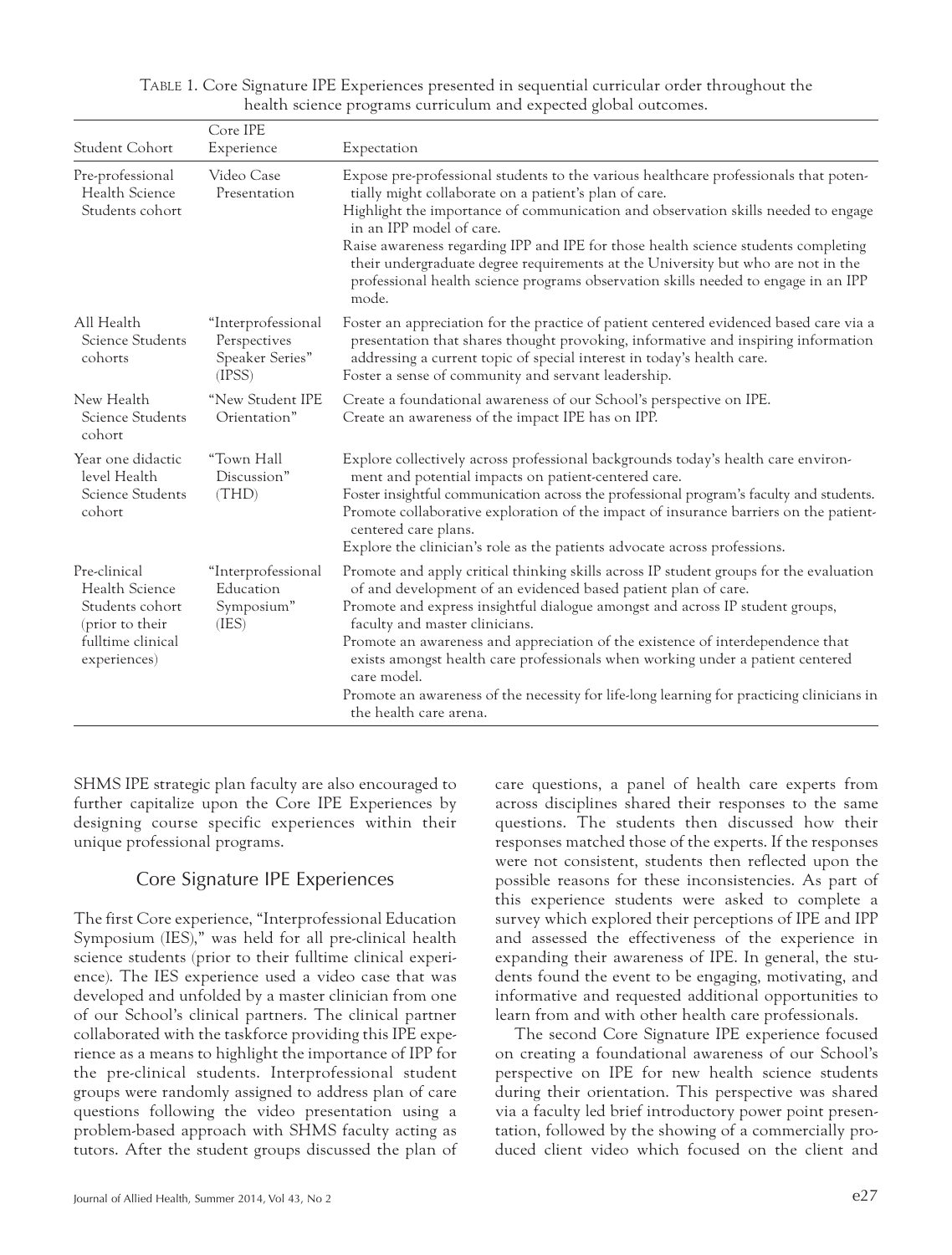family members' perspective surrounding the client's impairments and their impact on functional abilities and participation within the community. Using this commercially produced video by Reelabilities™ faculty were able to provide incoming health science students with a general awareness of the various healthcare professionals that may collaborate to address the unique needs of an individual. The taskforce created this experience as a means to set the tone for IPP and IPE as an underlying framework for all professional curriculums within the School.

The third Core Signature IPE experience, "Interprofessional Perspectives Speaker Series" (IPSS), was designed as an annual event for the School's student body, faculty, SHU community at large, clinical community partners and our neighbors in the community. This speaker series was designed to motivate and assist students in seeing themselves as part of a global community addressing today's health care issues. While the speaker changes annually, the intent is that each speaker will share a thought provoking, informative and inspiring presentation addressing a current topic of special interest in todays' health care. For example, this year's Interprofessional Perspectives Speaker was Eric LeGrand, Rutgers University student athlete who suffered a spinal cord injury during a University football game. Eric has gained local and national recognition related to spinal cord injury and the recovery process through his work with the Christopher and Dana Reeves Foundation. During the speaker series, Eric and his rehabilitation health care team from Kessler Institute for Rehabilitation in West Orange, NJ, spoke on the importance of the health care team in caring for and motivating the patient and supporting the family during the rehabilitation process. Following the speaker series several of the School's faculty further capitalized upon this core experience by requiring students to write a reflection paper which focused on this event within their coursework. The integration of this IPE experience by faculty into their course content class identifies their commitment to the Schools' IPE strategic plan. In general, when students and faculty were asked via a survey format their perceptions by the following the speaker series, they noted that the speaker series was engaging, motivating, and informative as to the importance of IPP.

The fourth experience the taskforce developed was a "Town Hall Discussion" (THD) for year one didactic level health science students. During the THD, health care professionals from the community lead a panel discussion on "today's health care environment and potential impacts on patient-centered care." Using a small group discussion format to address paper based patient cases, students and faculty collaboratively explored the impact of insurance and its barriers on the patient care plans. These cases further helped students to explore and define clinician's role as the patients advocate.

Based upon the positive feedback from the four Core Signature IPE experiences the taskforce sought to engage pre-professional health science students at the University by inviting them to a screening of a commercially developed video entitled "Autism in Love" (Reelabilities™) which has now become our fifth core IPE experience. The taskforce chose this video as a means to expose pre-professional students to the various healthcare professionals that potentially might collaborate on a patient's plan of care. Additionally, this experience highlighted the importance of communication and observation skills needed to engage in an IPP model of care. The taskforce believes that this experience was unique as it raised awareness regarding IPP and IPE for those health science students completing their undergraduate degree requirements at the University as pre-professional health science students. Interacting with pre-professional students early in their academic careers provided a forum to strengthen and enhance their understanding of IPP and IPE while helping them see the link between undergraduate and graduate professional coursework.

In summary, the taskforce's approach to infusing IPE into our School is unique as it supports both key players in higher education, faculty and students. By providing faculty and students a consistent knowledge base regarding what IPE "is" and "is not" enabled the taskforce to infuse the Core Signature IPE experiences into existing curriculums with ease. The development of a common core of IPE Experiences offered at key points within a student's professional program is viewed as the foundation of a structured immersion approach. The Core Signature IPE offers not only consistent and formative experiences but also sustainable experiences as they can be offered for each professional cohort yearly in addition to their program specific content.

## Conclusion

Academicians educating diverse health care professional must move from professional education in "silos" and recognize that IPE can provide an opportunity for awareness, appreciation, and development of professional identify and the interdependence that exists among today's health care professionals.<sup>3</sup> Based upon the SHMS IPE Taskforces experiences we strongly support the development of an IPE Infusion plan that engages and prepares both students and faculty, as they are the stake holders whom will either enable the IPE experiences to flourish or fall to the waste side. Creating "Core Signature IPE" experiences provides both foundational experiences across professional programs and a mechanism for faculty to imbed the tenets of IPE within their individual coursework. The model presented here offers one approach for health science academic programs to infuse "sustain